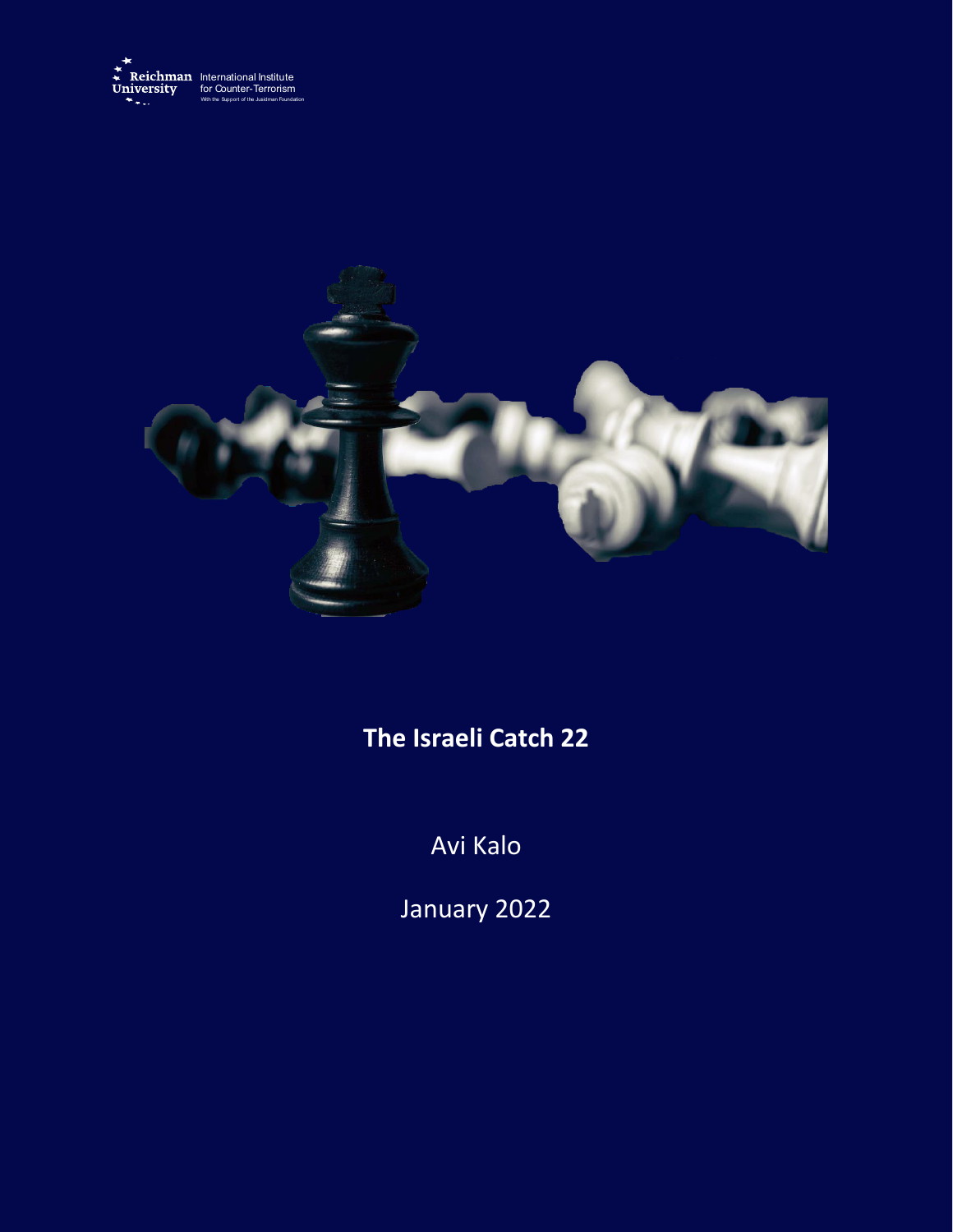

More than six decades after Joseph Heller's great anti-war drama Catch 22 saw light, the timeless masterpiece is relevant to current day discussion on national security dilemmas, diplomacy, the use of military power and what's in between. Catch 22 is a comic-drama on the insanity of war that feeds on the lethal combination of bureaucracy, nationalism, and ego and whoever challenges it is being ostracized, even if this person is the sanest person in the room. In many aspects, Catch 22 is the story of the longstanding Israeli policy on its missing personnel held by Hamas in Gaza, since the Shalit deal in 2011. The adoption of parts of the Shamgar committee that limited the leeway of the negotiators with respect of the acceptable price tag for a prisoner exchange caused a significant change in Israel, much like the change the Israeli public and leadership underwent after the Jibril deal in 1984, which inter alia led to the loss of the trail of Air Force Navigator Ltc. Ron Arad who is still missing.

Israel wants to return the MIAs from Gaza (two KIA IDF soldiers and two mentally impaired citizens) as part of its long-standing commitment to return its MIAs wherever they may be. The conflict is and has always been the price. Whereas Hamas is interested in repeating its phenomenal success in the Shalit deal where it managed to free over 1,000 terrorists, including Yahya Sinuar, Hamas' current leader, Israel strives to cut down the price tag to a reasonable size (humanitarian gestures, freeing "light" terrorists etc.). The above fixation on both sides, coupled with its ideologic and historic components, does not allow any meaningful progress of the negotiations. The negotiations have been de facto stalled for years and slowly but surely are on the way to become the longest futile negotiations between Israel and a terrorist organization ever (seven and a half year and no end in sight). Moreover, the above fixation applies not only to the negotiations but also to the lack of Israeli adaptation to the changing reality as of the end of operation Protective Edge in 2014. In an era where Israel is focused on the Iranian threat and its derivatives, Israel's policy in Gaza is aimed at managing the conflict and minimizing the potential for a military confrontation vs. Hamas. That said, Israel has been having a hard time stabilizing the Gaza front and have not been able to arrive at a long-term arrangement with Hamas, all that while Hamas has been rebuilding its military capabilities and constantly testing Israel just below the threshold for escalation. For example, Hamas launched missiles into the Mediterranean and simulated IDF soldiers kidnapping. Similarly, PIJ enjoys Iranian backing be it economic, political, or military so if Iran wished it could pull the trigger and have PIJ escalate the Gaza front instantly, all as part of its strategy vs. Israel in Lebanon, Syria,